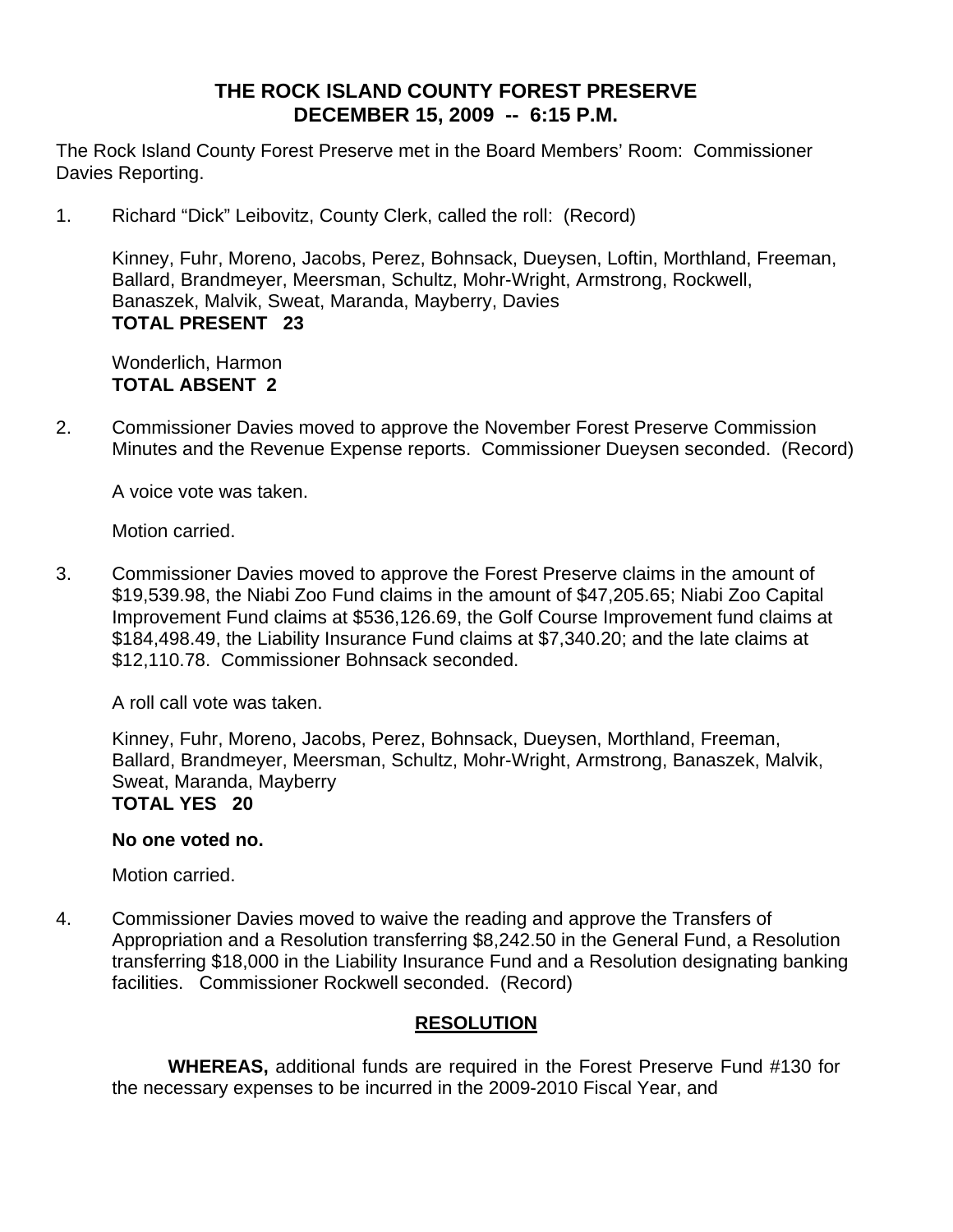**WHEREAS,** funds are available from unappropriated funds within the Forest Preserve Fund #130, and

**NOW, THEREFORE, BE IT RESOLVED** by the Forest Preserve Commission of Rock Island County, Rock Island, Illinois, as follows:

SECTION 1. An emergency exists as outlined above.

SECTION 2. An amount of \$8,242.50 be transferred from unappropriated funds in the Forest Preserve General Fund #130 to the following:

| <b>AMOUNT</b> | APPROPRIATION             | <b>DESCRIPTION</b>           |
|---------------|---------------------------|------------------------------|
|               | \$ 8,242.50 130-32-90 767 | Infrastructure over \$15,000 |

SECTION 3. This Resolution to become effectively immediately.

**ADOPTED** by the Rock Island County Forest Preserve Commission, Rock Island County, Illinois, this  $15<sup>th</sup>$  day of December 2009.

# **RESOLUTION**

 **WHEREAS,** additional funds are required in the Forest Preserve Liability Fund #133 for the necessary expenses incurred for the 2009-2010 Fiscal Year, and

 **WHEREAS**, funds are available from unappropriated funds in the Forest Preserve Liability Fund #133, and

**NOW, THEREFORE, BE IT RESOLVED** by the Forest Preserve Commission of Rock Island County, Rock Island, Illinois, as follows:

SECTION 1. An emergency exists as outlined above.

SECTION 2. An amount of **\$18,000** be transferred from unappropriated funds in the Forest Preserve Liability Fund #133 to the following:

| <b>AMOUNT</b> | APPROPRIATION | <b>DESCRIPTION</b> |
|---------------|---------------|--------------------|
| \$18,000      | 133-32 636.00 | Insurance          |

SECTION 3. This Resolution to become effective immediately.

**ADOPTED** by the Rock Island County Forest Preserve Commission, Rock Island County, Illinois, this  $15<sup>th</sup>$  day of December, 2009.

# **Resolution Rock Island County Forest Preserve**

**ROCK ISLAND COUNTY FOREST PRESERVE 12-15-2009 PAGE 2**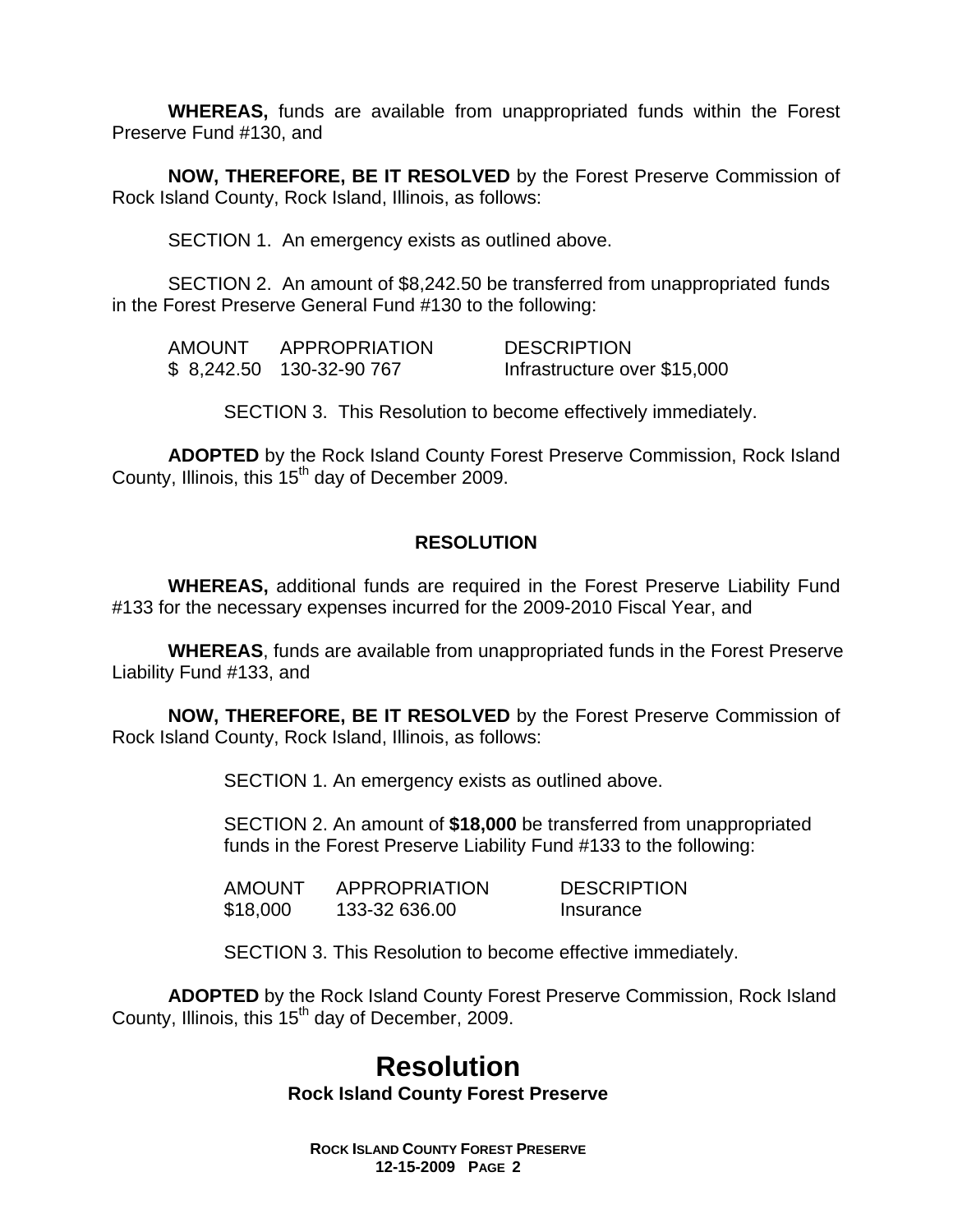# **Re: Designation of Banks or other Depositories**

**WHEREAS,** Louise A. Kerr, County Collector and County Treasurer, of the County of Rock Island, State of Illinois, and being appointed Treasurer, of the Rock Island County Forest Preserve District by the Board of Forest Preserve Commissioners of the County of Rock Island, State of Illinois has pursuant to the terms of an Act of the General Assembly of the State of Illinois, 70 ILCS 805/8b, requested this Board of Forest Preserve Commissioners of Rock Island County to designate a Bank or Banks or other Depository in which the Funds and Public Monies in the custody of the County Treasurer and monies received by her in the collection of taxes may be kept, and

**WHEREAS,** the following designated banks have furnished copies of the sworn Statements of Resources and Liabilities, as furnished to the Comptroller of currency or to the Commissioner of Banks and Trust Companies of Illinois.

**NOW, THEREFORE, BE IT RESOLVED BY THE BOARD OF FOREST PRESERVE COMMISSIONERS OF ROCK ISLAND COUNTY,** aforesaid, that the following named Banks are hereby designated as Depositories in which the funds and monies received by Louise A. Kerr, County Collector and County Treasurer, and in the collection of taxes may be deposited to-wit:

> *Bank of Orion; Moline, Illinois US Bank; Rock Island, Illinois Wells Fargo Bank; Moline, Illinois Quad City Bank and Trust; Moline, Illinois First Midwest Bank; Moline, Illinois Valley Bank; Moline, Illinois The National Bank; East Moline, Illinois First Trust and Savings Bank; Hillsdale, Illinois Port Byron State Bank; Port Byron, Illinois Reynolds State Bank; Reynolds, Illinois Buffalo Prairie State Bank; Buffalo Prairie, Illinois Southeast National Bank; Moline, Illinois Blackhawk State Bank; Milan, Illinois American Bank of Rock Island; Rock Island, Illinois First National Bank; Moline, Illinois Andalusia Community Bank; Andalusia, Illinois County Bank; Edgington, Illinois*

**BE IT FURTHER RESOLVED,** that each bank herein designated as a depository for such funds or monies shall furnish the said Board of Forest Preserve Commissioners of Rock Island County with a copy of all Statements of Resources and Liabilities which it is required to furnish to the said Comptroller of Currency or Director of Financial Institutions of the State of Illinois while acting as such Depository and,

**BE IT FURTHER RESOLVED,** that if such funds and monies are deposited in a bank herein designated, as Depository, the amounts of such deposits shall not exceed sixty-five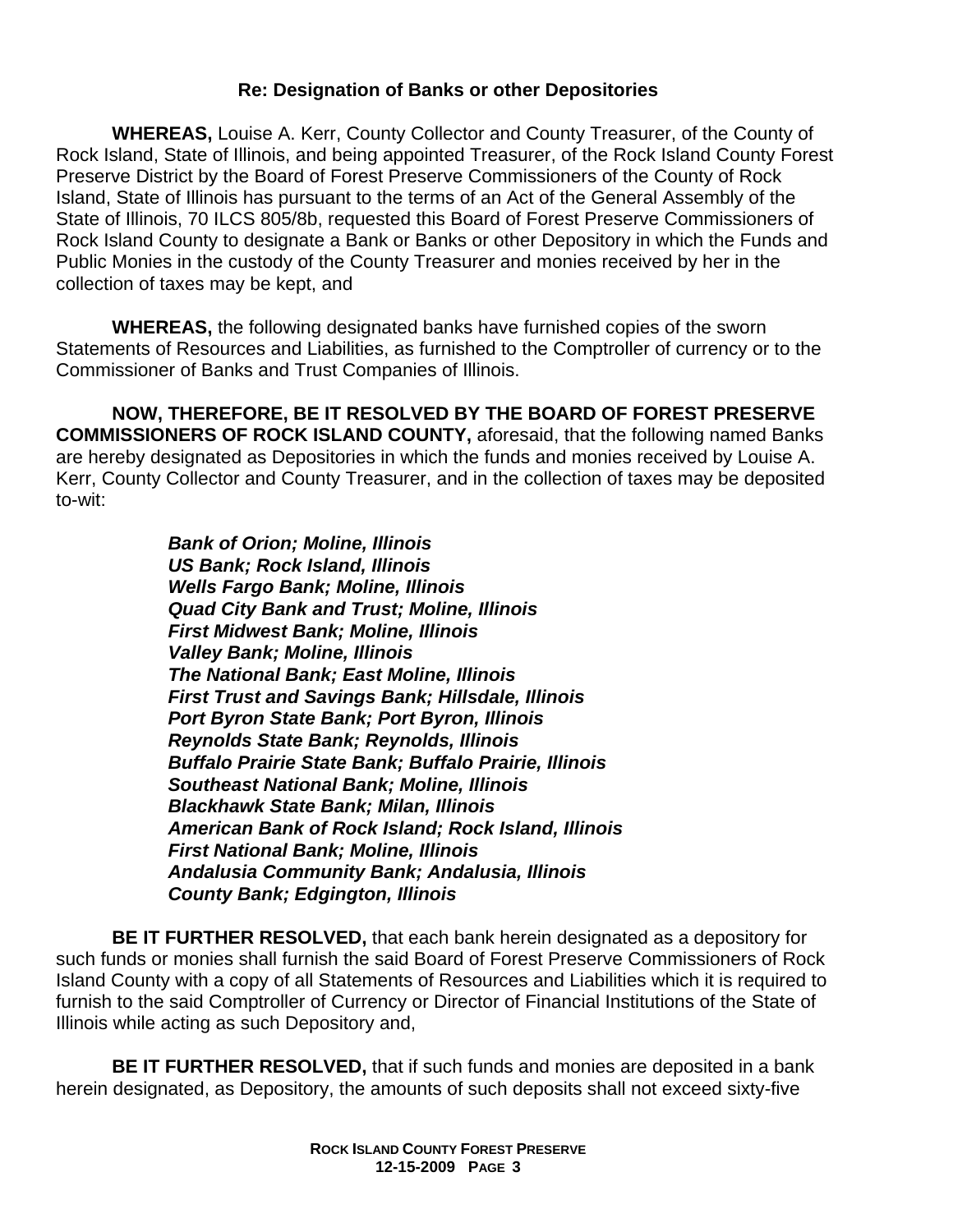(65%) of the Capital Stock and Surplus of such Bank and such County Treasurer shall not be discharged from responsibility for any such funds or monies deposited in any bank in excess of such limitation.

# **ADOPTED BY THE BOARD OF FOREST PRESERVE COMMISSIONERS OF ROCK ISLAND COUNTY, ROCK ISLAND, ILLINOIS, this 15<sup>th</sup> day of December, 2009.**

A roll call vote was taken.

Kinney, Fuhr, Moreno, Jacobs, Perez, Bohnsack, Dueysen, Loftin, Morthland, Freeman, Ballard, Brandmeyer, Meersman, Schultz, Mohr-Wright, Armstrong, Rockwell, Banaszek, Malvik, Sweat, Maranda, Mayberry **TOTAL YES 22** 

### **No one voted no.**

Motion carried.

5. Commissioner Davies moved to approve the three percent (3%) wage increase for nonunion employees retroactive to December 1, 2009. Commissioner Freeman seconded.

A roll call vote was taken.

Kinney, Fuhr, Moreno, Jacobs, Perez, Bohnsack, Dueysen, Freeman, Ballard, Brandmeyer, Meersman, Schultz, Mohr-Wright, Armstrong, Rockwell, Banaszek, Malvik, Sweat, Maranda, Mayberry **TOTAL YES 20** 

### **No one voted no.**

Motion carried.

6. Commissioner Davies moved to approve the purchase of a new server and supplies for Niabi Zoo in the amount of \$5,600. Commissioner Mayberry seconded.

A roll call vote was taken.

Kinney, Fuhr, Moreno, Jacobs, Perez, Bohnsack, Dueysen, Loftin, Morthland, Freeman, Ballard, Brandmeyer, Meersman, Schultz, Mohr-Wright, Armstrong, Rockwell, Banaszek, Malvik, Sweat, Maranda, Mayberry **TOTAL YES 22** 

### **No one voted no.**

Motion carried.

7. Commissioner Davies moved to waive the reading and approve the Intergovernmental Contract regarding the Hotel/Motel tax and the "Real Property Tax Assessment Settlement Agreement" (Inc. by Ref.) Commissioner Jacobs seconded.

A voice vote was taken.